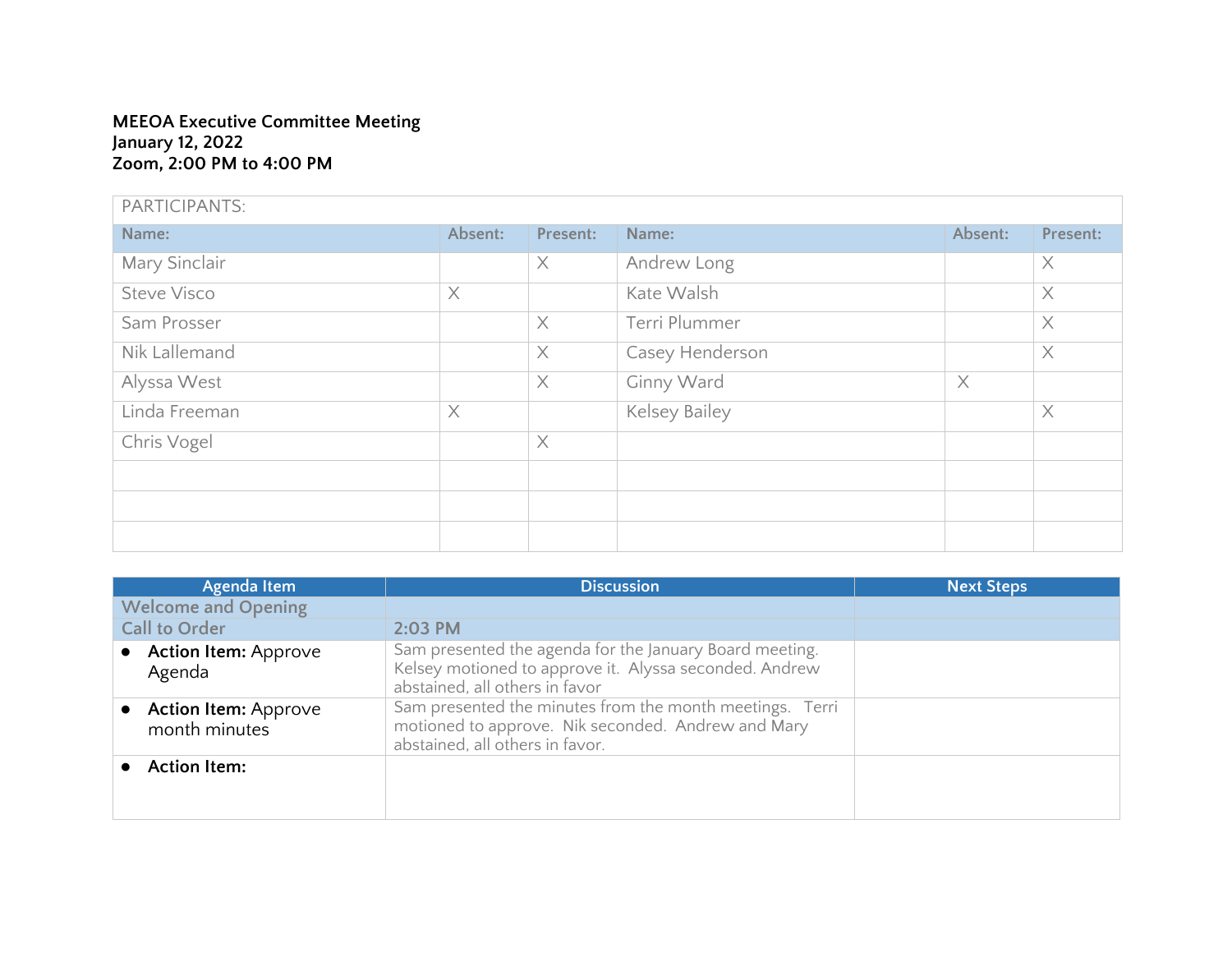| <b>Officers' Reports</b>            |                                                                                                                                                                                                                                                                                                                                                                                                                                                                                                                                                                                                                                                                                                                                   |           |
|-------------------------------------|-----------------------------------------------------------------------------------------------------------------------------------------------------------------------------------------------------------------------------------------------------------------------------------------------------------------------------------------------------------------------------------------------------------------------------------------------------------------------------------------------------------------------------------------------------------------------------------------------------------------------------------------------------------------------------------------------------------------------------------|-----------|
| President's Report: Sam             | Meeting scheduled with Mary and Terri to review<br>alumni for policy<br>Reached out to staffers to see if Senators are in<br>person in March; they are unsure and will revisit in<br>February; according to NEOA, as of 2/15, some new<br>regulations will apply to Capitol Hill and they are<br>unsure if this means it will be open or if people need<br>to be vaccinated in order to visit. They anticipate<br>people will be able to meet. It appears that everyone<br>from NEOA who is attending Policy is attending in<br>person whether or not they can meet in person on<br>the Hill.<br>MEEOA went well<br>Priority 2.6: awarded NEOA state initiative grant;<br>$\bullet$<br>attending state president meetings monthly |           |
| Past-President's Report: Mary       | Terry Charlton interested in being president elect<br>next year, and Katharine Lualdi the year after. Others<br>may be interested after grant writing is complete.<br>Elyse working on factbook.<br>COE meeting today about policy; asked if anyone<br>knows of someone who has been to please put<br>them in touch with her.<br>Collected input on new grants being written: McNair<br>$\bullet$<br>at USM and UMaine, UBMS at Machias, UB at USM                                                                                                                                                                                                                                                                                |           |
| President-Elect's Report:<br>Vacant | Vacant<br>$\bullet$                                                                                                                                                                                                                                                                                                                                                                                                                                                                                                                                                                                                                                                                                                               |           |
| Treasurer's Report: Nik             | \$34,514.34 balance in reserves; not everything has<br>$\bullet$<br>been deposited, and conference related charges are<br>hitting. Needs some receipts for purchases.<br>Reminded of the fees associated with Paypal<br>payments                                                                                                                                                                                                                                                                                                                                                                                                                                                                                                  | $\bullet$ |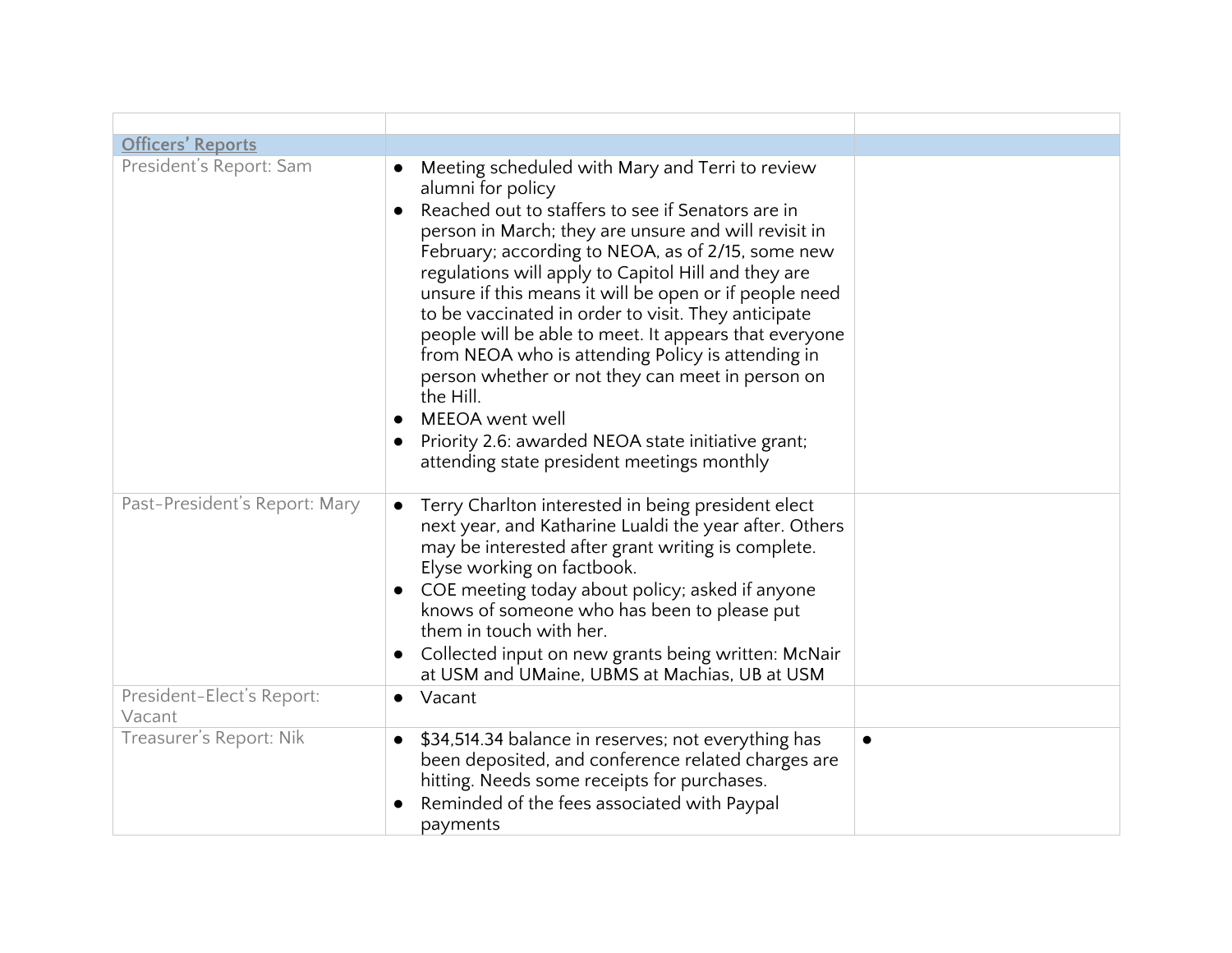|                                   | \$6,855.61 in revenue since last meeting; anticipates<br>\$42,369.95 after projected deposits and transfers. In<br>decent spot after two virtual conferences.<br>Shared conference breakdown of income versus<br>expenses; \$10,728.60 income, \$2650 in<br>sponsorships and \$8,078.60 in registrations. Total<br>cost of \$5051.13, leaving a final revenue of \$5,677.47.<br>Some outstanding payments still expected.<br>Kate and Nik will meet to go over registrants and see<br>who hasn't paid, and Andrew and Kelsey will join.                                                                                                                      |           |
|-----------------------------------|--------------------------------------------------------------------------------------------------------------------------------------------------------------------------------------------------------------------------------------------------------------------------------------------------------------------------------------------------------------------------------------------------------------------------------------------------------------------------------------------------------------------------------------------------------------------------------------------------------------------------------------------------------------|-----------|
|                                   | Andrew asked about missing ad payments: COE,<br>VUB, and perhaps some others.<br>Unused bubble wrap will be returned since MEEOA<br>card was used.<br>Sam requested motion to approve; Andrew<br>motioned, Kate seconded and all were in favor.                                                                                                                                                                                                                                                                                                                                                                                                              |           |
| Secretary's Report: Alyssa        | Proposed reorganizing meeting minutes in Box to<br>$\bullet$<br>make them easier to find.                                                                                                                                                                                                                                                                                                                                                                                                                                                                                                                                                                    |           |
| <b>Standing Committee Reports</b> |                                                                                                                                                                                                                                                                                                                                                                                                                                                                                                                                                                                                                                                              |           |
| Alumni                            | Award ceremony went well; gave clear instructions<br>$\bullet$<br>for time limits and may be able to add more time<br>next year. Ordered plaques and waiting on invoice.<br>Will send directly to recipients.<br>8 people at alumni gathering. Talked with Peter<br>Smith, life long learner, who wasn't able to attend<br>the ceremony.<br>Finalized alumni race; will send medal to UMPI<br>Met with Tommy from COE who shared a list of 38<br>alums in Maine who have varying experiences and<br>networks.<br>Meeting with Mary and Sam Friday to talk about<br>policy seminar. In future years, consider sending<br>someone in DC area to save on costs. | $\bullet$ |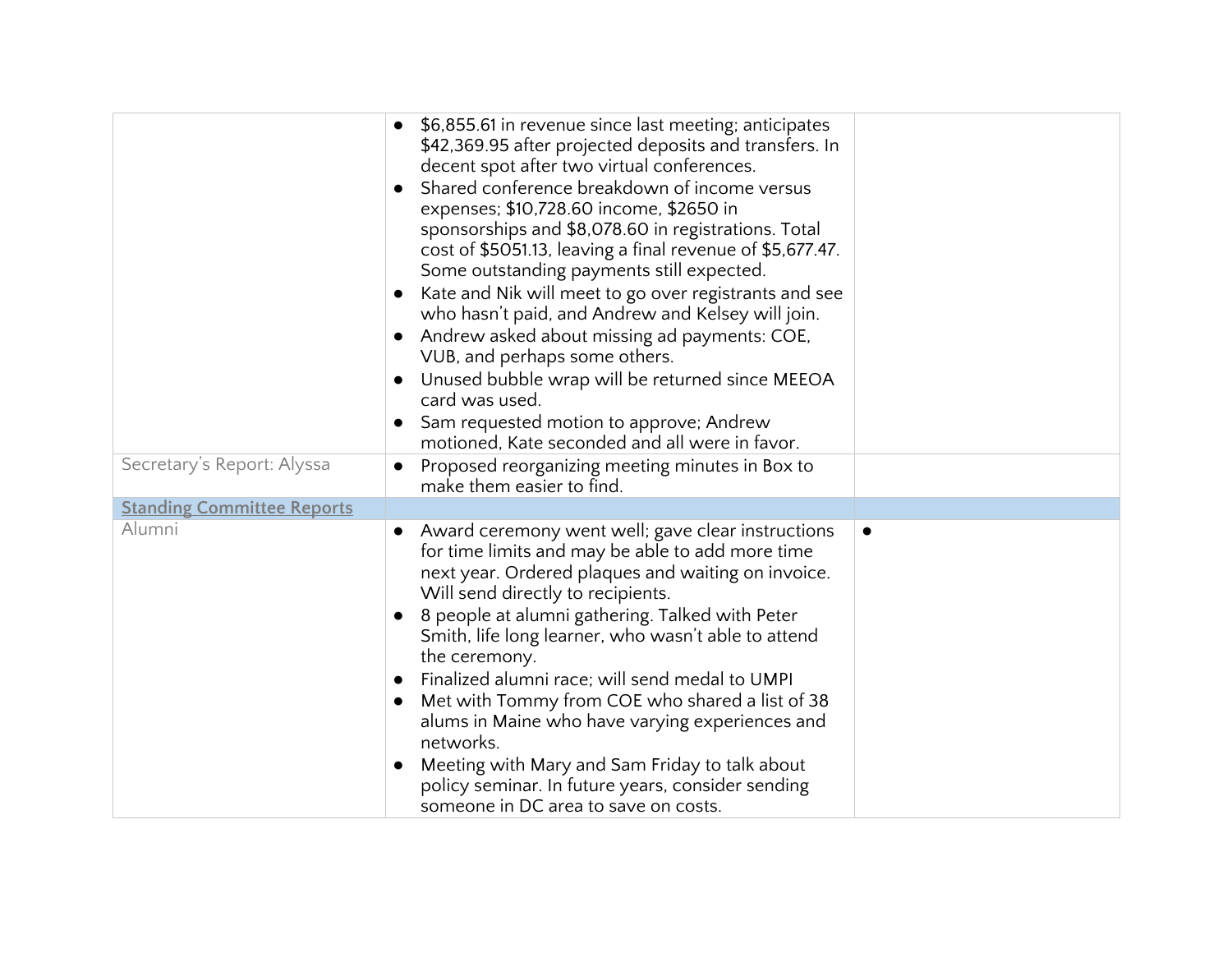| Conference: Kelsey & Linda          | Conference went well overall; key highlights were<br>Collins' video message, keynote speaker, Jon Henry's<br>remarks, trivia, awards, and workshop presenters.<br>84 total registrants<br>$\bullet$<br>Reviewed expenses from Nik's report<br>$\bullet$<br>So far feedback has been positive<br>$\bullet$<br>Linda stepping back next year, and Kelsey staying on<br>to support next year's person. Lisa interested in<br>joining.<br>Thank you to Casey for help with technology and<br>Kate with membership information.<br>Casey compiled attendance from each session, and<br>turnout was pretty good.<br>Kate asked if data showed everyone who registered<br>but didn't attend, which will be helpful to know<br>when pursuing missing registrations.<br>Sam asked if we need to send thank you notes;<br>$\bullet$<br>Linda working on sending letters and hoping to send<br>packages to all presenters. | $\bullet$ |
|-------------------------------------|-----------------------------------------------------------------------------------------------------------------------------------------------------------------------------------------------------------------------------------------------------------------------------------------------------------------------------------------------------------------------------------------------------------------------------------------------------------------------------------------------------------------------------------------------------------------------------------------------------------------------------------------------------------------------------------------------------------------------------------------------------------------------------------------------------------------------------------------------------------------------------------------------------------------|-----------|
| Development: Andrew                 | Worked on conference sponsorships; otherwise not<br>much else to note<br>Will reach out to send thank you letters to sponsors<br>Questioned about doing some other type of<br>fundraising in the fall tied to allocating resources to<br>students but reminded that fundraising should focus<br>on sending alumni, not current students.                                                                                                                                                                                                                                                                                                                                                                                                                                                                                                                                                                        |           |
| <b>Government Relations: Vacant</b> | Vacant<br>$\bullet$                                                                                                                                                                                                                                                                                                                                                                                                                                                                                                                                                                                                                                                                                                                                                                                                                                                                                             |           |
| Membership: Kate                    | Showing 60 paid individual memberships, increase<br>from last report. Some not paid.<br>15 program paid memberships, 1 unpaid. 53 paid<br>conference registrations, 26 unpaid, but overall<br>numbers line up with Kelsey's.                                                                                                                                                                                                                                                                                                                                                                                                                                                                                                                                                                                                                                                                                    |           |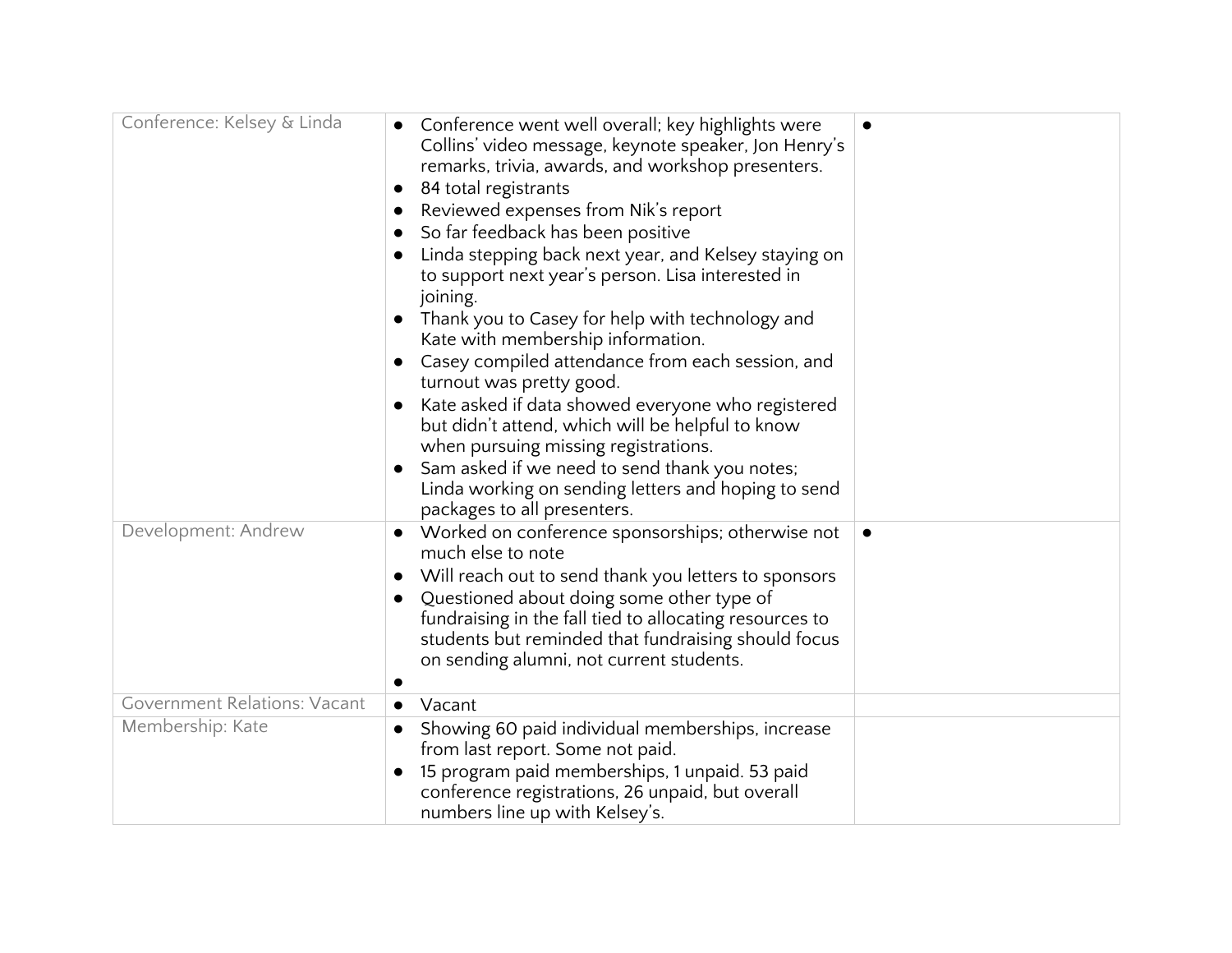|                                                                          | Will reach out to unpaid people, then garner support<br>if needed.                                                                                                                                                                                                                                                                                                                                                                                                                                                                                                                                                                                          |
|--------------------------------------------------------------------------|-------------------------------------------------------------------------------------------------------------------------------------------------------------------------------------------------------------------------------------------------------------------------------------------------------------------------------------------------------------------------------------------------------------------------------------------------------------------------------------------------------------------------------------------------------------------------------------------------------------------------------------------------------------|
| Public Relations/ TRIO and<br><b>GEAR UP Advocacy Day Chair:</b><br>Tony | Tony absent but trying to step down; if anyone is<br>interested, please refer to Sam. Low<br>key/involvement role.<br>Advocacy Day: March 16, 3:30 PM                                                                                                                                                                                                                                                                                                                                                                                                                                                                                                       |
| <b>Ad-Hoc Committee Reports</b>                                          |                                                                                                                                                                                                                                                                                                                                                                                                                                                                                                                                                                                                                                                             |
| Technology: Casey                                                        | Absent; created zooms for conference and has<br>asked for support from membership                                                                                                                                                                                                                                                                                                                                                                                                                                                                                                                                                                           |
| Leadership Development:<br>Ginny                                         | <b>Ginny Absent</b>                                                                                                                                                                                                                                                                                                                                                                                                                                                                                                                                                                                                                                         |
| Factbook:                                                                | vacant<br>$\bullet$                                                                                                                                                                                                                                                                                                                                                                                                                                                                                                                                                                                                                                         |
| Fair Share: Steve                                                        | Not in attendance; at 5/18 with for the 10/10.<br>Mary mentioned 2/15 is cut off for the 10/10; meeting<br>target will get free policy registration savings of<br>\$600+. May be many who did the 40/40 and just<br>need to send the rest of the \$100. Steve has a list<br>from COE with updates.                                                                                                                                                                                                                                                                                                                                                          |
| <b>Old Business</b>                                                      |                                                                                                                                                                                                                                                                                                                                                                                                                                                                                                                                                                                                                                                             |
|                                                                          | MEEOA PD: still would like to schedule something<br>admin centered; Nik had someone in mind but left<br>meeting by the time we talked about this topic. Sam<br>will reach out. Kelsey offered to help plan advocacy<br>day based event. Ginny also willing to help but not<br>on board. Kelsey will connect with her. Mary and<br>Sam have ideas for how funds might be used but<br>need to be in line with what they proposed in the<br>grant application. May be able to pull in Reggie, TRIO<br>alum who is Maine School of Law graduate who<br>worked with UMF. BJ McCalister, Gear Up alum<br>started own advocacy group and may be another<br>option. |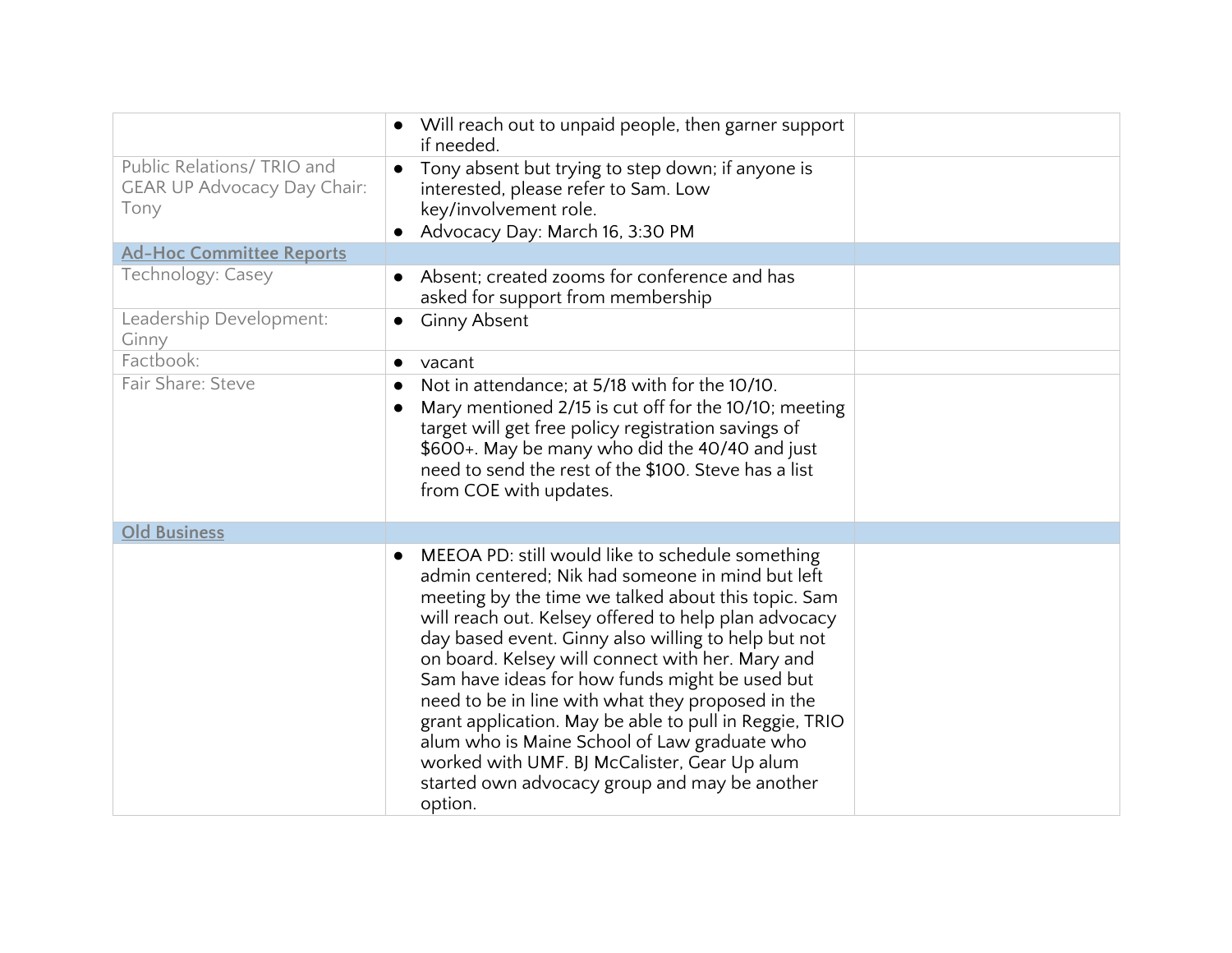|                     | Filling government relations & president elect: need<br>someone experienced to jump in this year who will<br>be president next year with newer elects coming in.<br>Looked through list of previous presidents to see<br>who we could ask. Chris Vogel may be interested in<br>government relations.                                                                                                                                                                                                                                                                                                                                                                                                                                                                                                                                                                                                                                                                                                                                                                                                                                                                                                                  |
|---------------------|-----------------------------------------------------------------------------------------------------------------------------------------------------------------------------------------------------------------------------------------------------------------------------------------------------------------------------------------------------------------------------------------------------------------------------------------------------------------------------------------------------------------------------------------------------------------------------------------------------------------------------------------------------------------------------------------------------------------------------------------------------------------------------------------------------------------------------------------------------------------------------------------------------------------------------------------------------------------------------------------------------------------------------------------------------------------------------------------------------------------------------------------------------------------------------------------------------------------------|
| <b>New Business</b> |                                                                                                                                                                                                                                                                                                                                                                                                                                                                                                                                                                                                                                                                                                                                                                                                                                                                                                                                                                                                                                                                                                                                                                                                                       |
|                     | Conference debrief: already covered with Kelsey's<br>report. Casey pulled attendance reports and sent to<br>Kate.<br>Reschedule February meeting due to conflict; Sam<br>will send out an email to reschedule the week of<br>2/16.<br>Policy: it's much better to be in person, which COE is<br>encouraging. Sam asked if people remember who<br>has plane vouchers from the first year it was<br>canceled. Steve, Eric, Mary, purchased by Steve.<br>Sam will check with him to see if they can be<br>transferred or if there was a refund. COE suggested<br>having a virtual team ready to go in case it can't be in<br>person. Sam asked how many people MEEOA is<br>willing to fund: president, elect, gov relations and<br>two alums is the standard. If a newcomer attends,<br>the legislative portion is half off; great opportunity to<br>get the foot in the door and become more involved.<br>Mary will email membership to see if anyone is<br>planning to go but hasn't shared yet. Elyse working<br>on factbook. Question asked about whether or not<br>Gear Up should be included or highlighted as a loss.<br>Casey pointed out that we need to make sure we get<br>releases for photos used of alums. |